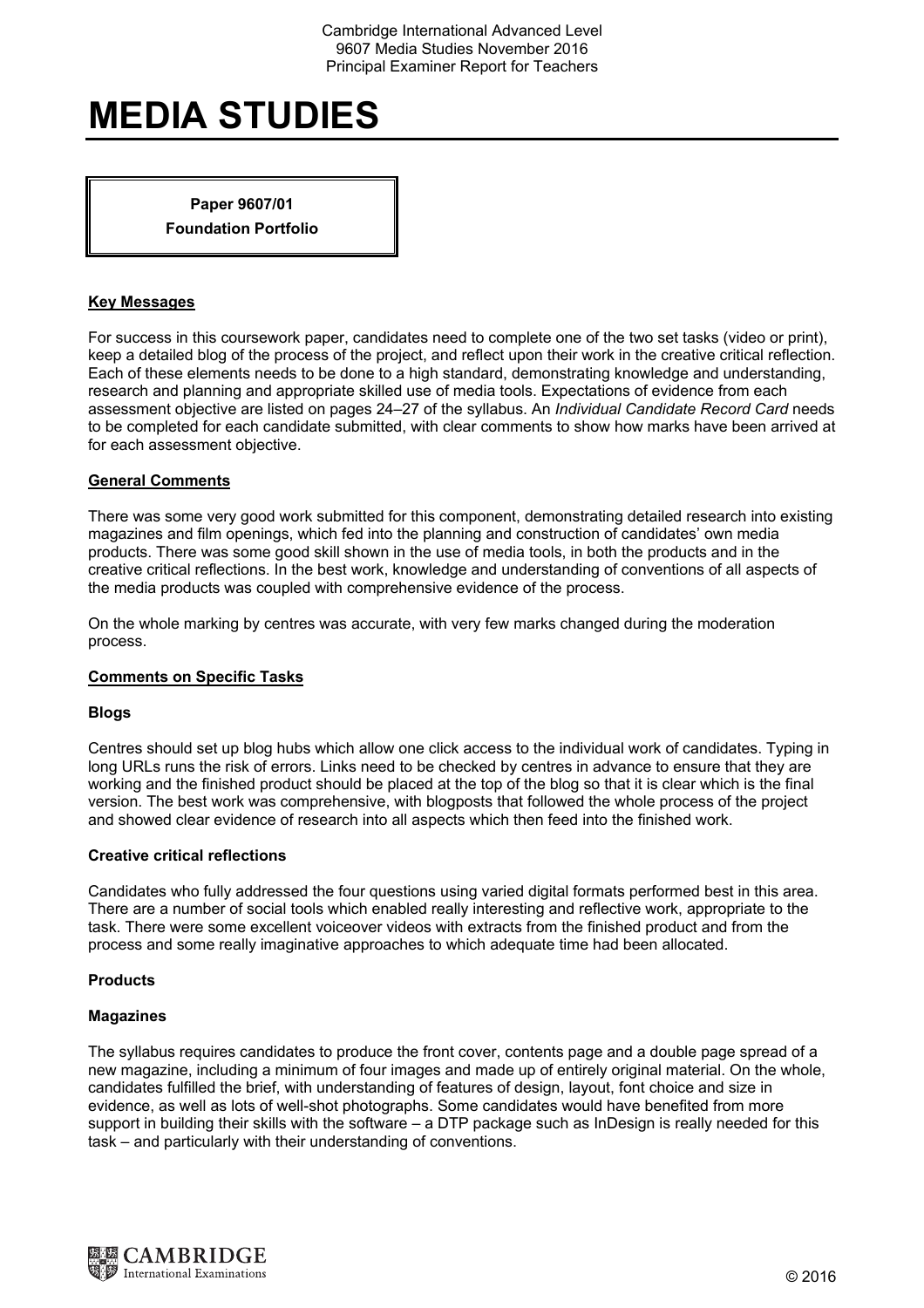Cambridge International Advanced Level 9607 Media Studies November 2016 Principal Examiner Report for Teachers

# **Film Openings**

This task involves the production of the first two minutes of an imaginary feature film, including the titles, adhering to commercial cinema conventions. This worked best when candidates had researched film openings relevant to their own genre choice and had developed a systematic understanding of the institutional conventions of opening titles.

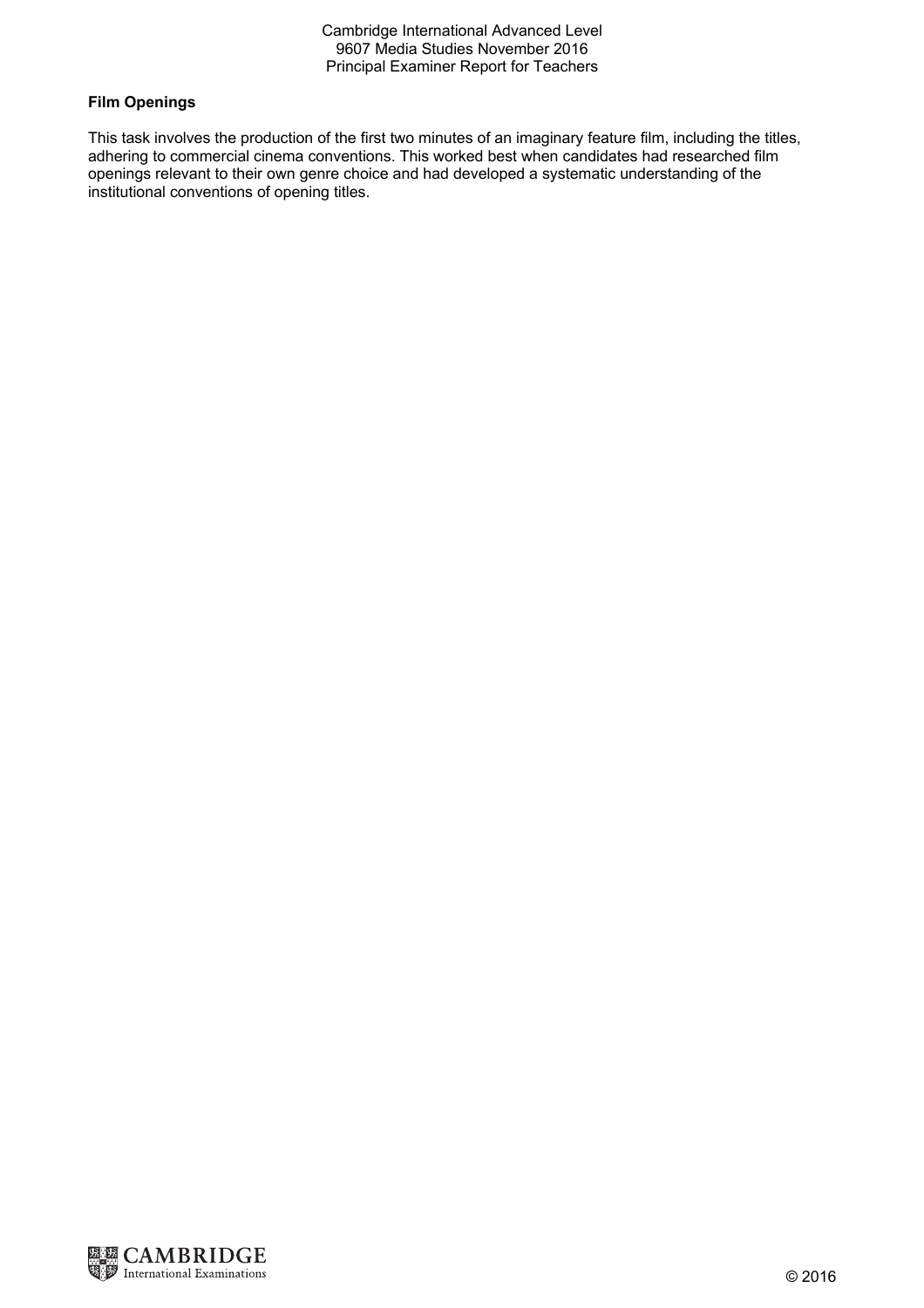# Cambridge International Advanced Level 9607 Media Studies November 2016 Principal Examiner Report for Teachers

# **MEDIA STUDIES**

# **Paper 9607/02 Key Media Concepts**

# **Key Messages**

For this examination, candidates need to analyse the extract from TV drama in terms of how it constructs meaning through camerawork, editing, mise-en-scène and sound. They also need to be able to adapt their learning about the media industry they have studied to one of the two questions from Section B.

# **General Comments**

There was a good spread of marks across both sections of the paper, with many candidates showing evidence of thorough preparation, writing at length and supporting points with appropriate examples.

# **Comments on Specific Questions**

#### *Section A*

# **Question 1**

Stronger responses considered the clip in its entirety and links were formed between different sections of the extract. A lot of candidates were knowledgeable about the programme from previous viewing, but this did not always help in their analysis of the specifics of the sequence. The best responses balanced consideration of the technical codes and were able to link these to the generation of meaning in the sequence. Candidates did best when they considered the way power was established through the use of mise-en-scène and editing of the sequence, exploring the impact of contrasting wide and close-up shots and the use of sound in creating meaning within the sequence.

#### *Section B*

#### **Question 2 and 3**

The overwhelming majority of responses tackled the area of film, with one centre concentrating on video games. No other media industry was used in the responses. **Question 3** was the more popular and was answered best when candidates had an understanding of the issues and were able to support points with apposite examples. **Question 2** needed clearly contrasting examples to support an argument and in some cases these were very well chosen.

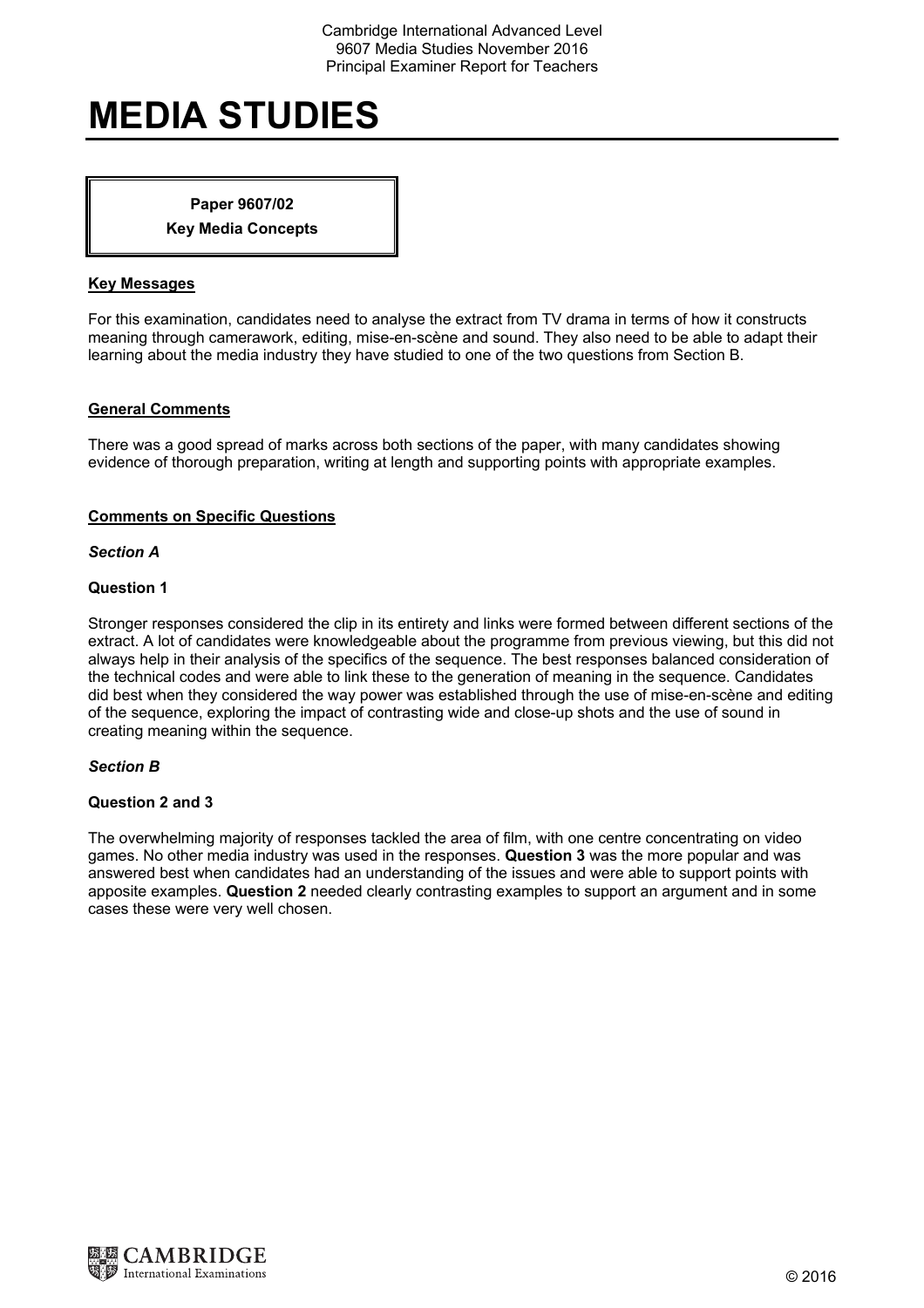# **MEDIA STUDIES**

**Paper 9607/03 Advanced Portfolio** 

# **Key Messages**

For success in this coursework paper, candidates need to complete one of the four optional tasks, keep a detailed blog of the process of the project, and reflect upon their work in the creative critical reflection. Each of these elements needs to be done to a high standard, demonstrating knowledge and understanding, research and planning and appropriate skilled use of media tools. Expectations of evidence from each assessment objective are listed on pages 27-30 of the syllabus. An *Individual Candidate Record Card* needs to be completed for each candidate, with clear comments showing how marks have been arrived at for each assessment objective.

# **General Comments**

Some strong work was submitted for this component, demonstrating detailed research into existing products, which fed into the planning and construction of candidates' own media products. There were some high levels of skill shown in the use of media tools, in both the products and in the creative critical reflections. In the best work, knowledge and understanding of conventions of all aspects of the media products was coupled with comprehensive evidence of the process. In some cases, candidates did not complete all three elements of the set brief; it is important that both major and minor tasks are completed.

# **Comments on Specific Tasks**

#### **Blogs**

Centres should set up blog hubs which allow one click access to the individual work of candidates. Typing in long URLs runs the risk of errors. Links need to be checked by centres in advance to ensure that they are working and the finished product should be placed at the top of the blog so that it is clear which is the final version. The best work was comprehensive, with blogposts that followed the whole process of the project and showed clear evidence of research into all aspects which then feed into the finished work.

#### **Creative critical reflections**

Candidates who fully addressed the four questions using varied digital formats performed best in this area. There are a number of social tools which enabled really interesting and reflective work, appropriate to the task. There were some excellent voiceover videos with extracts from the finished product and from the process and some really imaginative approaches to which adequate time had been allocated.

#### **Set Briefs**

#### **Music Promotion Package**

Candidates who demonstrated an understanding of the codes and conventions of music video through detailed research into relevant examples were able to translate this into their own work. The best music videos showed good pace and the ability to lipsynch and edit to the rhythm. Digipacks were generally formatted appropriately, with the best being evidently the result of development over a period of time, rather than an afterthought. Websites for artists often used templates such as Wix to good effect.

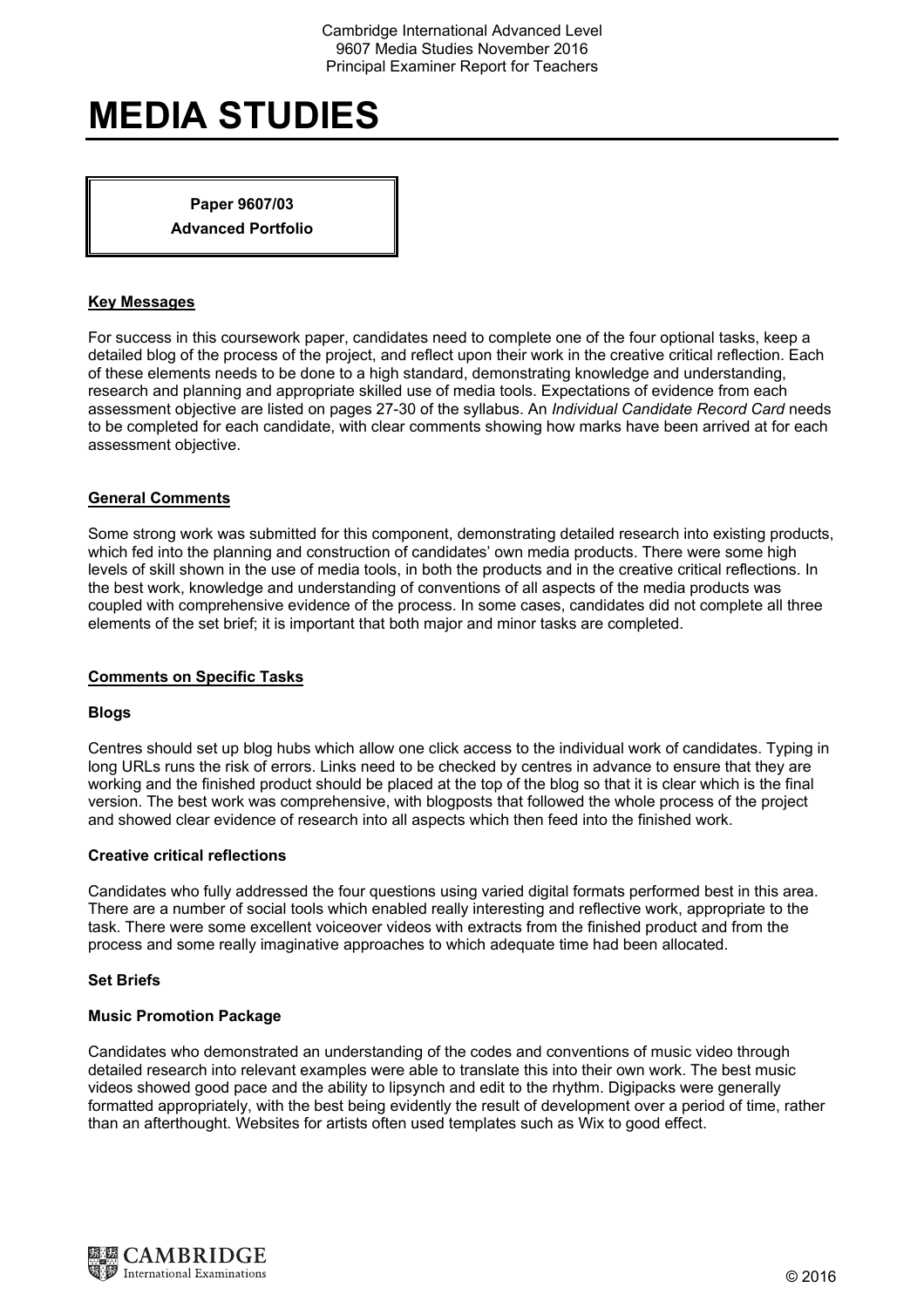# Cambridge International Advanced Level 9607 Media Studies November 2016 Principal Examiner Report for Teachers

# **Film Promotion Package**

The best examples of work here featured pacey trailers which showed a clear grasp of the conventions of the form. Posters and a website which captured the sense of branding were most effective. This task requires candidates to develop a real sense of what the whole film would be like in a simulation of the film industry's marketing practice, so needs to be based upon quite a lot of research into existing examples. The best work showed this and also showed strong skills with photography, editing and image manipulation programs.

#### **Documentary Package**

The best work showed a strong engagement with the subject matter coupled with excellent research into the form and the demonstration of strong skills in the making of the texts. Once again, minor tasks were best when they had been done in parallel with the major task.

# **Short Film Package**

At their best, short films made excellent use of actors, locations and narrative. Weaker examples tended to lack structure and showed limited skills with camera and editing. The postcard task needed to draw upon research into similar examples; websites at their best were done well with a clear sense of audience.